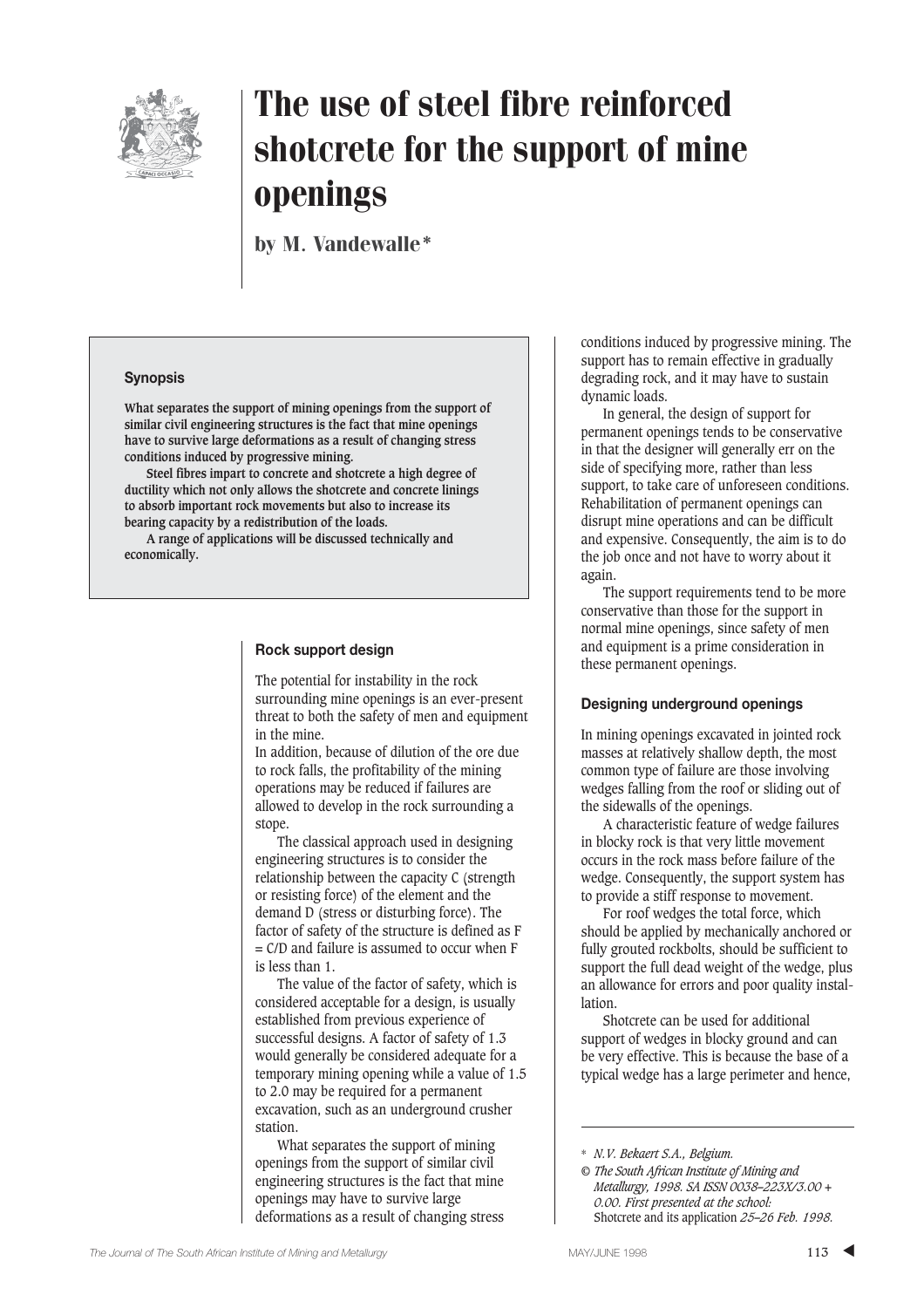even for a relatively thin layer of shotcrete, a significant cross-sectional area of the material has to be punched through before the wedge can fail.

It is important to ensure that shotcrete is well bonded to the rock surface in order to prevent a reduction in support capacity by peeling-off of the shotcrete layer.

If a minimal number of rock bolts are placed to ensure that the short term stability of the rock mass is taken care of, a layer of shotcrete will provide additional long term security. The ideal application of shotcrete is in more closely jointed rock masses. In such cases wedge failure would occur as a progressive process, starting with smaller wedges exposed at the excavation surface and gradually working its way back into the rock mass. In these circumstances, shotcrete provides very effective support and deserves to be much more widely used than is currently the case.

Rock at depth is subjected to stress resulting from the weight of the overlying strata and from locked-in stresses of tectonic origin.

When a mine opening is excavated in this rock, the stress field is locally disrupted and a new set of stresses are induced in the rock surrounding the opening.

One of the major problems in designing underground openings is that of estimating the strength and deformation properties of the in *situ rock* mass.

### *Support design for overstressed rock*

The failure of a rock mass around an underground opening depends upon the *in situ* stress level and upon the characteristics of the rock mass.

Failure around openings in lightly stressed rock masses progresses from brittle spalling and slabbing, in the case of massive rocks with few joints, to a more ductile type of failure for heavily jointed rock masses.

### *Deformation of rock mass*

The plastic behaviour of the rock mass surrounding the tunnels does not necessarily mean that the tunnel collapses. The failed material still has considerable strength and, provided that the thickness of the plastic zone is small compared with the tunnel radius, the only evidence of failure



**Figure 1—Response of support system—tunnel wall displacement**

may be a few fresh cracks and a minor amount of ravelling and spalling.

On the other hand, when a large plastic zone is formed and when large inward displacements of the tunnel wall occur, the loosening of the failed rock mass will lead to severe spalling and ravelling and to an eventual collapse of an unsupported tunnel.

The primary function of support is to control the inward displacement of the walls and to prevent the loosening, which can lead to the collapse of the tunnel. The installation of rockbolts, shotcrete lining or steel sets cannot prevent the failure of the rock surrounding a tunnel subjected to significant overstressing.

But these support types do play a major role in controlling tunnel deformation.

#### *Deformation characteristics of support*

Once the support has been installed and it is in full and effective contact with the rock, the support starts to deform elastically. The maximum elastic displacement which can be accommodated by the support system is  $u_{\rm sm}$  and the maximum support pressure  $p_{\rm sm}$  is defined by yield of the support system.

Depending upon the characteristics of the support system, the rock mass surrounding the tunnel and the *in situ* stress level, the support system will deform elastically in response to the closure of the tunnel, as the face advances away from the point under consideration.

Equilibrium is achieved, if the support reaction curve intersects the rock mass displacement curve before either of these curves have progressed too far. If the support is installed too late, the rock mass may already have deformed to the extent that loosening of the failed material is irreversible.

On the other hand, if the capacity of the support is inadequate, then yield of the support may occur before the rock mass deformation curve is intersected. In either of these cases the support system will be ineffective, since the equilibrium condition will not have been achieved.

#### *Progressive spalling in massive brittle rock*

One of the problems which is encountered in mining and civil engineering is slabbing or spalling from the roof and sidewalls. This can take the form of popping, in which dinner plate-shaped slabs of rock can detach themselves from the walls, or gradual spalling where the rock slabs progressively, and fall away from the roof and floor. In extreme cases the spalling may be severe enough to be classed as *rockburst.*

The spalling process tends to start very close to the face of the tunnel and, while the full extent of the failure zone may take time to develop, small rockfalls can occur close to the face and can pose a threat to work crews.

The purpose of the support is to carry the dead weight of the broken rock and to prevent rockfalls close to the working force.

#### **Support applications**

The wide variety of orebody shapes and rock mass characteristics which are encountered in underground mining mean that each mine presents a unique design challenge. 'Typical'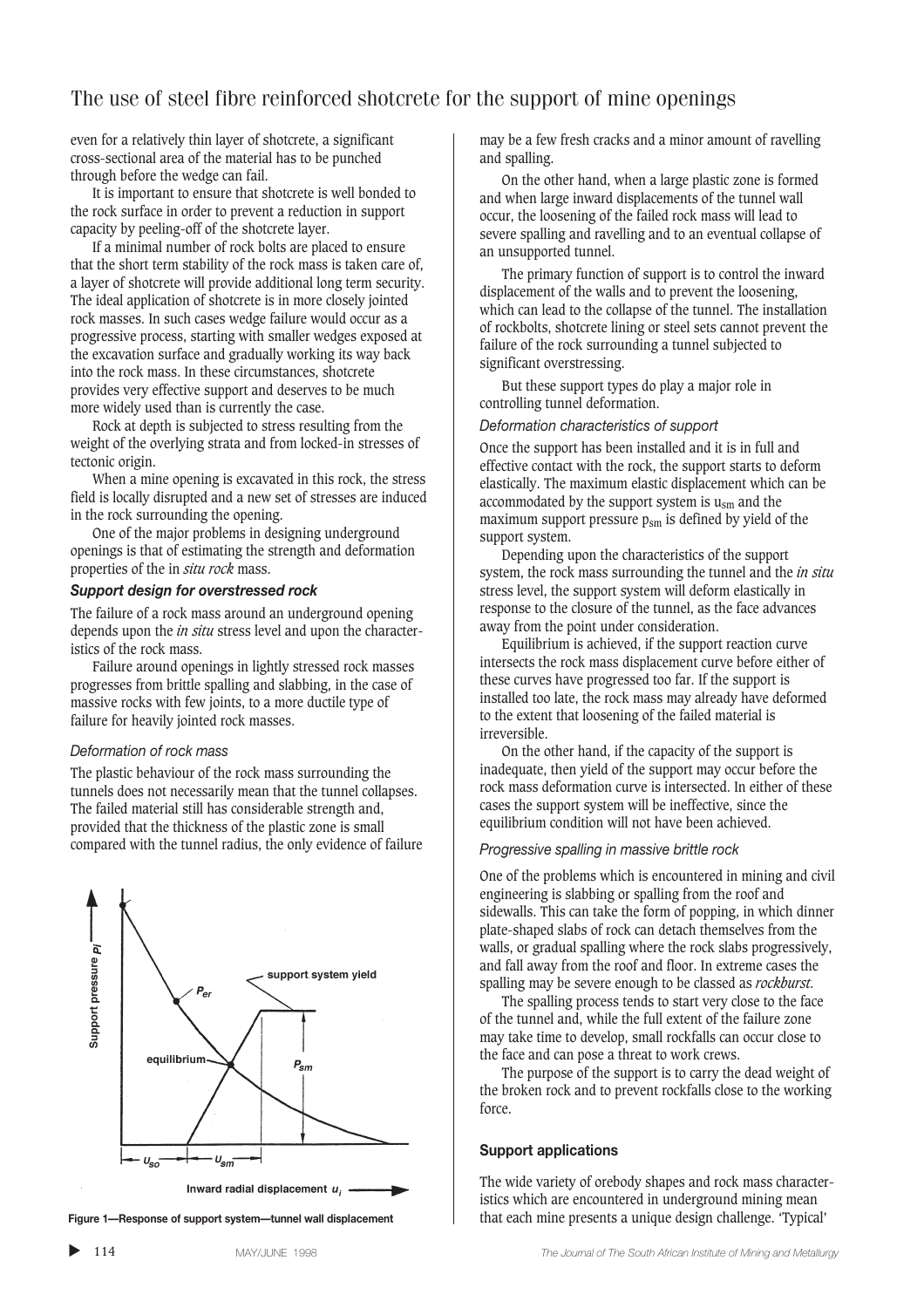mining methods have to be modified to fit the peculiarities of each orebody.

Factors controlling the performance of the support system are abrasion, vibration, secondary blasting damage, stress changes due to stoping.

### *Safety - Support Systems*

The simplest form of underground excavation support is that which is installed solely for 'safety' reasons.

This support is not called upon to carry very heavy loads due to the large wedge failures or to massive stress-induced instability, but its function is to provide an acceptable level of safety for personnel and equipment in the mine.

The decision on when support is required in such tunnels is a very subjective one, since there are very few guidelines and those which do exist vary widely from country to country. Possibly the only consistent guideline is that heavily trafficked openings, such as shafts, ramps and haulages, should have rockbolts and/or reinforced shotcrete installed to protect personnel and equipment from rockfalls.

The expense of this support is justified because very little maintenance or rehabilitation would be required for the life of the tunnel. Such rehabilitation can be very expensive and, in the case of a conveyor tunnel or a similar critical route in the mine, the suspension of operations due to rockfalls would be a serious problem.

### *Permanent mining excavations*

Shafts, shaft stations, underground crusher chambers, underground garages are examples of 'permanent' mining excavations.

Because of the frequent use of such excavations by mine personnel and because of the high capital cost of the equipment housed in these excavations, a significantly higher degree of security is required than for other mine openings.

These excavations are usually designed for an operational life of tens of years. Consequently, corrosion is a problem which cannot be ignored. Fibre-reinforced shotcrete is used on exposed surfaces and, in many cases, the thickness of the shotcrete may be of the order of 100 to 150 mm.

### *Drawpoints and orepasses*

Draw-points and orepasses require special considerations in terms of support design. These openings are generally excavated in undisturbed rock. Consequently mining is relatively easy and little support is required to stabilize the openings themselves.

Once mining starts and the drawpoints and orepasses are brought into operation, the conditions are changed dramatically and serious instability can occur if support has not been installed in anticipation of these changes.

Abrasion, due to the passage of hundreds of tonnes of broken ore can pluck at loose rock on opening surfaces and can cause progressive ravelling and eventual collapse. Stress changes, due to the mining of adjacent or overlying stopes, can result in failure of support. Secondary blockings of hangs-up in the drawpoints or orepasses can cause serious damage to the surrounding rock.

As the rock surrounding these openings requires consid-

erable assistance if it is to remain in place for the working life of the opening, there is a considerable economic incentive to install the correct reinforcement during development of the openings in order to avoid costly remedial work later.

The design support for orepasses is similar to that for drawpoints, except that access to install the support is generally not as simple as for drawpoints. In addition, an orepass is required to handle much larger tonnages of ore and may be required to remain in service for many years.

Support, which will retain the rock close to the orepass surface without obstructing the passage of the ore, is required.

### **Shotcrete support**

The use of shotcrete for the support of the underground excavations was pioneered by the civil engineering industry.

In recent years the mining industry has become a major user of shotcrete for underground support. The simultaneous working of multiple headings, difficulty of access and unusual loading conditions are some of the problems which are peculiar to underground mining and which require new and innovative applications of shotcrete technology.

An important area of shotcrete application in underground mining is the support of permanent openings such as ramps, haulages, shaft stations and crusher chambers. Rehabilitation of conventional support systems can be very disruptive and expensive. Increasing numbers of these excavations are being shotcreted immediately after excavation.

The incorporation of steel fibre reinforcement into the shotcrete is an important factor in this escalating use, since it minimizes the labour-intensive process of mesh installation.

The design of shotcrete support for underground excavation is a very imprecise process.

The complex interaction between the failing rock mass around an underground opening, and a layer of shotcrete of varying thickness with properties that change as it hardens, defies most attempts at theoretical analysis.

It is also important to recognise that shotcrete is very seldom used alone and its use in combination with rockbolts. cable bolts, lattice girders or steel sets further complicates the problem of analysing its contribution to support.

Current shotcrete support design methodology relies very heavily upon rules of thumb and precedent experience: Grimstad & Barton have published an updated chart relating different support systems, including shotcrete and Steel Fibre Reinforced Shotcrete (SFRS).

SFRS can not prevent deformation from taking place, especially in high stress environments. It can, however, assist in controlling deformation, particularly when used in combination with rockbolts, dowels or cables.

SFRS becomes very effective when bolt or cable installations are carried out after an initial shotcrete support application. This allows the face plate loads to be transmitted over a large area to the underlying rock mass.

### **Steel fibre reinforced shotcrete**

### *Definition*

Steel fibres are added to shotcrete to improve energy absorption, impact resistance and to provide ductility. The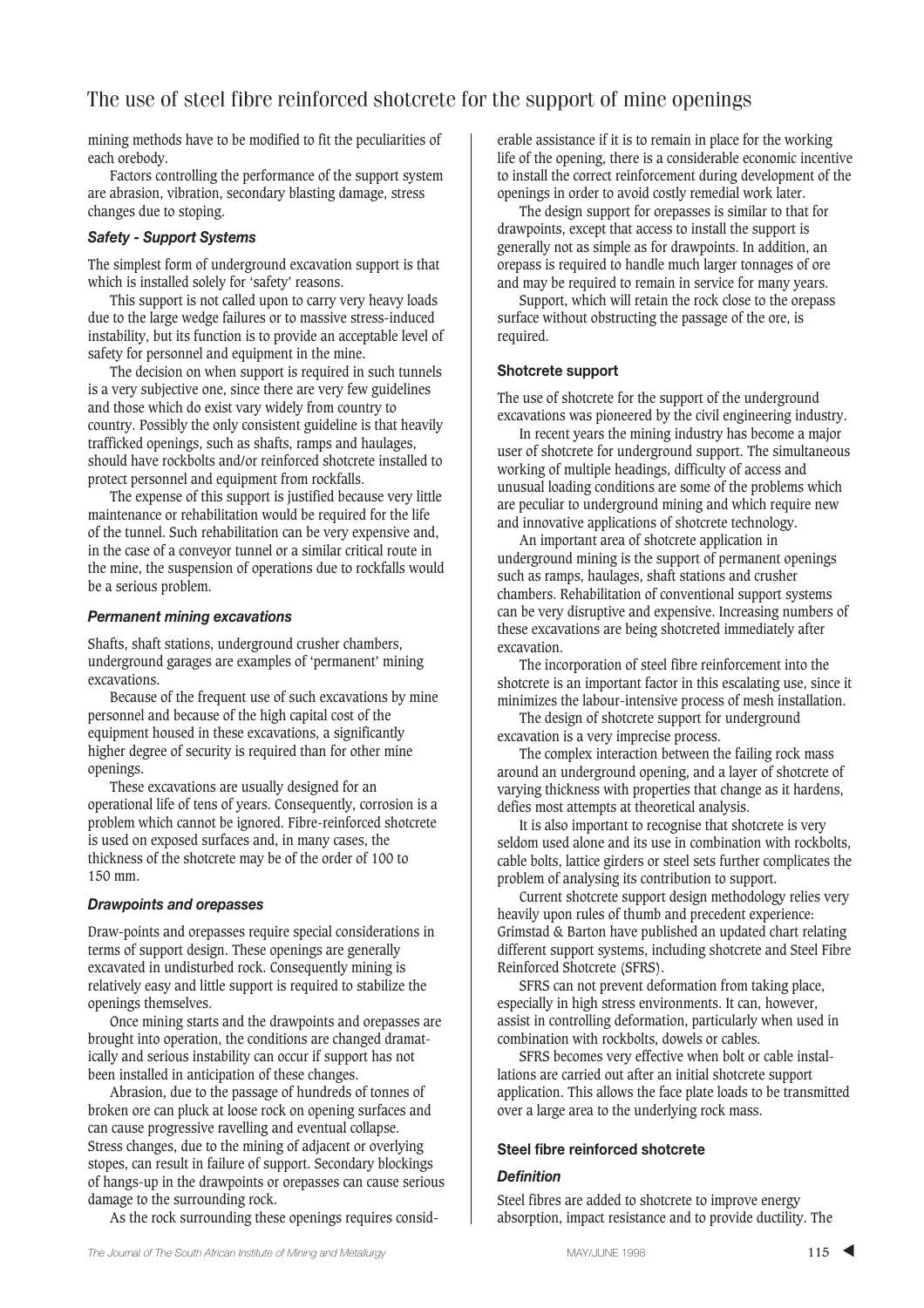latter property is the ability to continue to carry load after the shotcrete matrix has cracked. It is obvious that all three properties are of great importance for support systems designed for mine conditions.

### *Steel fibres*

Steel fibres are available in different sizes, shapes and qualities.

The length of the fibre needs to be at least three times the size of the maximum aggregate in order to bridge the cementitious gap and to provide sufficient bond of the steel fibres in the shotcrete matrix.

A small diameter increases the number of fibres per unit weight and densifies the fibre network. The fibre spacing is reduced when the fibre gets thinner and the fibre reinforcement becomes more efficient.

Tensile stresses induced in the shotcrete are transferred to the steel fibres thanks to the durable bond characteristics between both basic materials. The adherence can be improved by enhancing the mechanical anchorage and choosing a suitable shape of the steel fibres. Hooked ends, enlarged ends, crimped wire,... are different shapes which are available on the market.

An efficient load transfer will result in a high tensile stress in a small diameter steel fibre. Efficient steel fibres need to have a high tensile strength to avoid fibre fracture. The steel fibre high load-resisting capacity after the shotcrete has cracked guarantees the degree of ductility.

The use of high strength shotcrete in long life final linings of underground constructions have enhanced the need to develop high tensile steel fibres.

Steel fibres with different sizes and shapes will all have their own effect on the shotcrete behaviour and quality.

The required steel fibre dosage to meet design and structural requirements has to be related to the steel fibre performance.

### *Ductility*

In order to be able to quantify the benefits of fibre addition, a variety of different measuring systems have been developed in different countries. Most commonly used are flexural toughness systems which determine load versus deflection responses of a beam subjected to bending. From this, the area under the curve is determined (an energy quantity) and mostly translated in an absolute index parameter or in one without dimensions. The two oldest systems are the Japanese code (JSCE-SF4, 1984) and the American Standard (ASTM C1018-85, 1985).

Figure 2 represents a typical load-deflection behaviour curve for a SFRS and the definition of the equivalent flexural strength according to the Japanese standard. For practical dosages of steel fibres (40-50 kg/m3), the flexural strength of concrete is not, or only, marginally increased. The main reason for incorporating steel fibres in concrete is to impart ductility to an otherwise brittle material.

The beam test is not the most appropriate test to simulate the membrane action of a SFRS-lining. A more appropriate test has been developed in France to measure the performance of a SFRS lining (M. Legrand, 1984). A test slab of 600  $\times$  600  $\times$  100 mm<sup>3</sup> is supported on the four edges and a central point load is applied through a contact surface of 100

▲



**Figure 2—Represents a typical load-deflection behaviour curve for a SFRS and the definition of the equivalent flexural strength according to the Japanese standard. For practical dosages of steel fibres (40-50 kg/m3), the flexural strength of concrete is not or only marginally increased. The main reason for incorporating steel fibres in concrete is to impart to an otherwise brittle material.**





**Load deflection curve** 

**Energy curve** 



**Load deflection curve Energy curve** Load (kN) Energy(J) 100 1000  $80$ 800 600 60 40C 4C  $\alpha$ 200 10 15  $\overline{20}$  $\overline{25}$ 30 15  $\overline{20}$  $\overline{25}$ 30 Deflection (mm) Deflection (mm)

**Figure 4—Load deflection and energy absorption curve**

x 100 mm2 (Figure 3). The load deflection curve is recorded and the test is on-going until a deflection of 25 mm at the central point of the slab is reached (Figure 4). From the loaddeflection curve a second curve is drawn resulting in the absorbed energy as a function of the slab deformation or deflection (Figure 5).

The slab test is more appropriate than the beam test to determine the performance of SFRS lining for the following three reasons: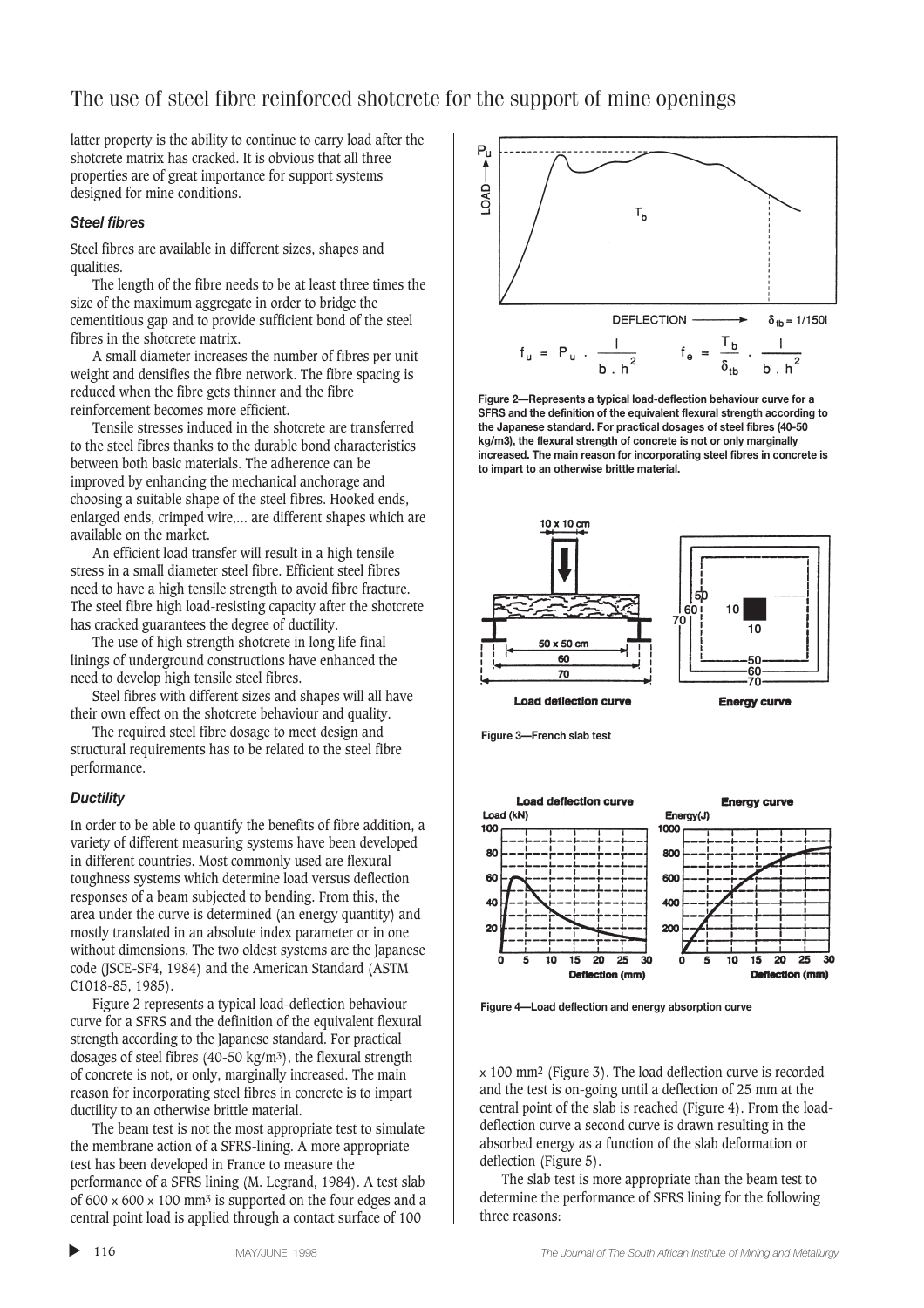- ➤ A slab test corresponds much better than a beam test with a real tunnel lining; the slab support on the 4 edges simulates the continuity of the shotcrete lining;
- ➤ As in reality, steel fibres act in at least two directions and not just in one direction as in a beam test; the fibre reinforcing effect in a slab is very similar to the real behaviour of a SFRS lining;
- ➤ SFRS can be compared very easily with a mesh reinforced shotcrete to be tested in the same way.

For the same concrete matrix, the amount of absorbed energy is significantly influenced by the fibre type (e.g. the aspect ratio length diameter) and fibre dosage. The higher the aspect ratio and fibre content, the better the performance of the SFRS (A. Lambrechts, 1996).

### *Interaction with rock bolts*

Comparative tests (J. Holmgren, 1985) have been conducted on bolt-anchored shotcrete linings reinforced with steel fibres and mesh by the BeFo (Swedish Rock Engineering Research Foundation) and the FortF (Royal Swedish Fortifications Administration). The tested shotcrete structures were subjected to a punch load from a single block. Support for the shotcrete layer was provided by two rock anchors, one on each side of the punching block. The mesh reinforced linings were tested with a stiff spherical washer of 12 mm thickness, while the SFRS linings were tested with a cheaper flexible washer of  $5 \times 160 \times 160$  mm<sup>3</sup>. The test set-up is represented in Figure 6. The SFRS linings contained 40 and 50 kg/m3 of a hooked steel wire fibre. Two mesh types were investigated, a cold tensioned welded steel mesh with 5 mm bars spaced 100 mm and a tensile strength of 500 N/mm2 and an annealed welded steel mesh with 6 mm bars spaced 150 mm and a tensile strength of 220 N/mm2.

Figure 7 shows the displacement of the loading block as a function of the forces that act at each joint, i.e. one-half of the force from the hydraulic cylinders minus the gravity force of the loading block The test results show that the SFRS linings are at least equally strong and ductile as conventional reinforced ones.

### *Batching, mixing and placing*

SFRS can be used for the dry shotcreting method as for the wet one. The SFRS can be applied by the conventional equipment. When steel fibres glued together in compact bundles are used, no special equipment is required for mixing. The bundles can be added to the dry aggregates, as well as to the already mixed concrete. As soon as the mixing process starts, these bundles spread immediately throughout the entire mass and owing to the action of the moisture of



**Figure 5—Falling block test**



**Figure 6—Comparison of load bearing capacity of mesh reinforced shotcrete compared to SFRS**

the mixture and also the scouring effect of the aggregates, they separate into individual fibres. When all fibre bundles are separated, the shotcrete mixture is homogeneously reinforced. By contrast, loose fibre types, particularly those with high aspect ratios, are difficult to add to the concrete and to spread evenly in the mixture.

Recently an appropriate dosing equipment has been developed for glued steel fibres which allows the addition of steel fibres in an automatic way. This equipment can be connected to any standard concrete batching or mixing plant. The use of automatic dosing equipment makes it possible to eliminate the need for additional personnel but makes it also possible to have a clear control of the added fibre dosage.

### *SFRS versus mesh reinforced shotcrete*

One of the factors which makes SFRS particularly appealing to contractors is the ability to do away with the need to install mesh. Fixing mesh to a wall is difficult, time consuming, costly and sometimes hazardous. Another advantage is that SFRS follows the exact contours of the rock, while even on a regular excavated surface, the mesh is pinned mostly at spots that project from the surface. It is pinned back inside large depressions, but it is draped over most small ones (see Figure 8).

Mesh reinforced shotcrete requires 30 to 50 mm cover as well as filling in all the voids behind the mesh with shotcrete. Filling the voids behind the mesh in draped-over areas takes extra shotcrete, more than what is required by the minimum specified thickness. It may happen even that the mesh

MESH REINFORCED SHOTCRETE







**Figure 7—Comparison of a lining built up of mesh reinforced shotcrete vs SFRS**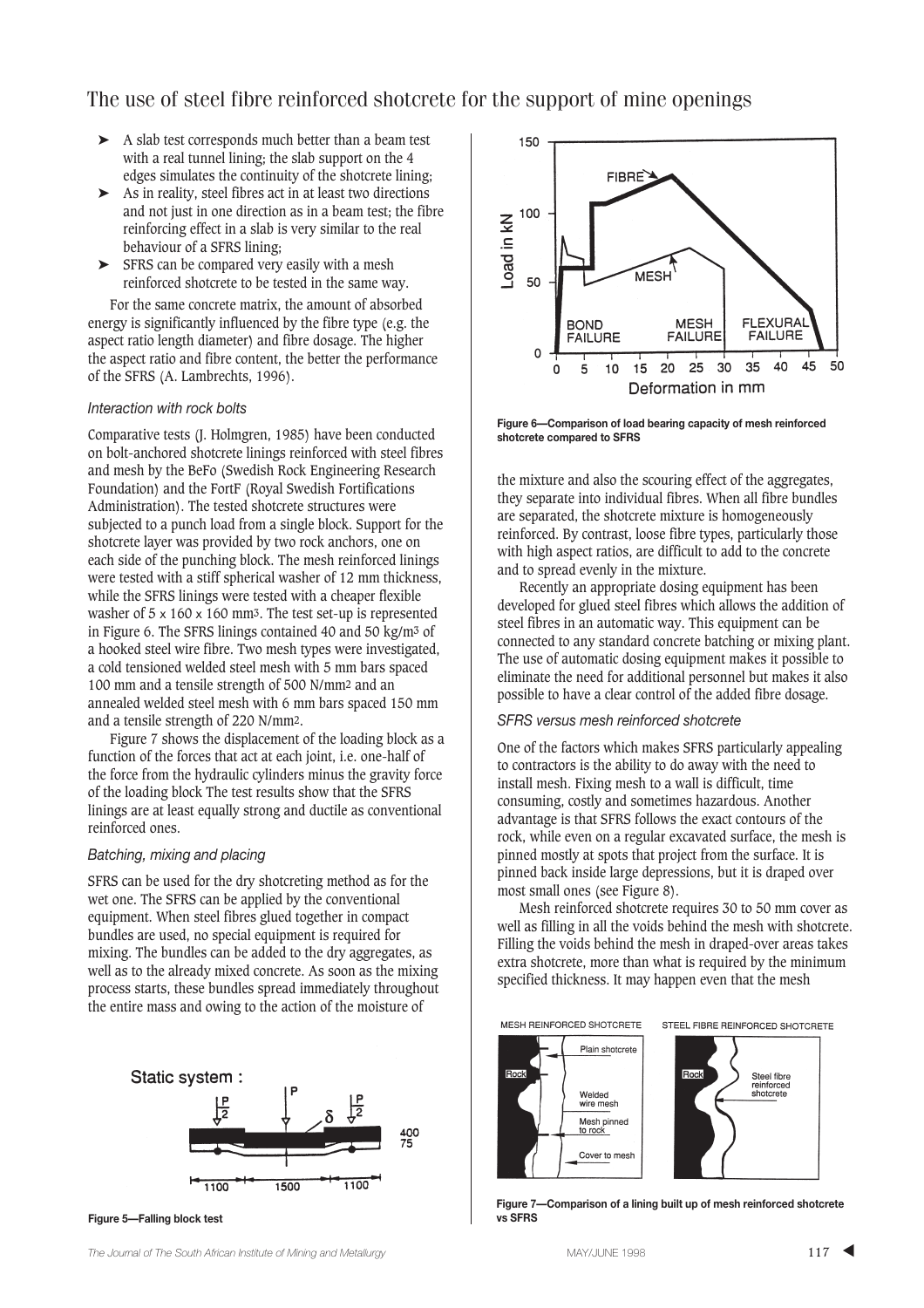remains uncovered. With SFRS, there is no need anymore to thoroughly encapsulate the reinforcing mesh with shotcrete. An improper nozzling technique can be costly too. If the correct pressure is not used or the nozzle is not held at the correct distance from the rock face, shotcrete can build up on the face of the mesh, leaving voids and sand pockets behind. Not bonded to the rock, this shotcrete will deteriorate quickly and the reinforcing mesh will rapidly start corroding especially if exposed to groundwater, aggressive atmosphere or freezing conditions.

The wire of the mesh causes a much higher rebound of the bigger aggregates, creating poor quality shotcrete behind the wires and, as such, preferential drains for groundwater. Big size aggregates hitting the wires make the mesh vibrate, which affects in a negative way the bond between rock and shotcrete layer. However, the bond is an essential parameter for the shotcrete layer efficiency.

Another big advantage of SFRS is its homogeneous composition. As such, it is able to sustain tensile and shear stresses in each part of the cross-section. A further advantage is that by immediate application of the consolidating layer, adequate protection against falling rocks is provided. Particularly when using a robot, a reinforced shotcrete layer can be applied from outside the danger area.

### *SFRS in rockburst conditions*

The occurrence of a rock- or strain-burst in the immediate vicinity of an excavation results in fracturing and often large displacements of the rock. A rockburst further away from an excavation can still cause heavy damage on mining excavations and tunnels by the passing waves and by the resulting rock displacements. The rock mass is fragmented and ejection velocities of rock blocks can reach 5 to 10 m/sec. Hence, support requirements in mining areas prone to rockbursts should have a larger energy-absorbing capacity. The support installed should also allow large displacements and a good surface coverage should be provided too.

Steel Fibre Reinforced Shotcrete (SFRS) conforms to these support requirements, at least if the fibre content is sufficiently high and evenly distributed, and if the fibres are oriented in all directions. In comparison to plain shotcrete, which is rather brittle, SFRS shows a ductile behaviour and the ability to absorb a significant amount of energy during large deformations.

SFRS should be considered as a part of the support system, e.g. in combination with yielding anchors. Attention should be paid to the adhesion between SFRS and the anchors.

Based on the intrinsic properties of SFRS, one can state that SFRS is, at least in a conceptual way, a support or part of a support system adequate for rockburst conditions. What still has to be discussed is if SFRS is the most optimal support for all rockburst conditions.

First of all, for strainbursts without major displacement, being the least severe rockburst conditions, SFRS is from a theoretical point of view an adequate support system to replace locally installed bolts or plain shotcrete. However, due to economic considerations, more conventional support types are in most cases preferred, except if a good surface cover is required.

Secondly, for the rockburst conditions with a potential of

rock fall, SFRS in combination with an adequate anchoring system (cone bolt or yielding anchor) is, however, more than just an alternative for wire mesh in combination with anchors, certainly if the latter systems has to be combined with shotcrete. In the previous paragraph, some practical considerations are given why SFRS is preferred above with mesh reinforced shotcrete.

Thirdly, for rockburst conditions with very large displacements and/or violent ejection, the cracks induced during rockbursts could be too large to keep a sufficient strong steel fibre bridging effect.

### *Specifying SFRS*

### *Introduction*

For many years shotcrete was considered as a second choice material which was only used for temporary linings and preliminary sealing layers. However, a lot has changed in the last 10 years.

Shotcrete equipment has been adapted to job conditions, including mechanized spraying arms, and nozzlemen are trained and certified to use it in the proper way.

Technology and mix design have called for the right basic components. Aggregates need to have a continuous grading. As a result of thorough research in recent years a lot of admixtures have been offered to the market, such as accelerators to reduce rebound and increase early shotcrete strength development, set retarders and activators to increase shotcrete life, silica fume to improve shotcrete characteristics.

Actually shotcrete having the proper mix design and being applied by a certified nozzleman using the right equipment has been upgraded to a high quality material. Improved characteristics to extend the shotcrete applications, including structural use.

### *Steel fibres*

Steel wire fibres, added as one more component to the shotcrete mix, guarantees a uniform reinforcement and an end product with homogenous characteristics.

Steel fibres do reinforce the whole shotcrete matrix resulting in

- ➤ an efficient crack control and
- $\blacktriangleright$  a ductile behaviour.

Structural applications however, require a tougher quality control. The proper characteristics have to be checked depending on the application of the steel fibre reinforced shotcrete :

- ➤ preliminary control is needed on the production level of each component, such as cement, admixtures, steel fibres
- ➤ before starting up a job preliminary testing has to be done using the mix and the equipment selected for the job to check compatibility of all components and factors involved
- ➤ this allows to start the job in a well prepared way to keep quality control easy and simple during tunnelling.

Control in advance includes material testing. Steel fibres should have an official quality label, such as ISO.

Preliminary testing has to check the proper steel fibre reinforced shotcrete characteristics, such as crack control and/or ductility.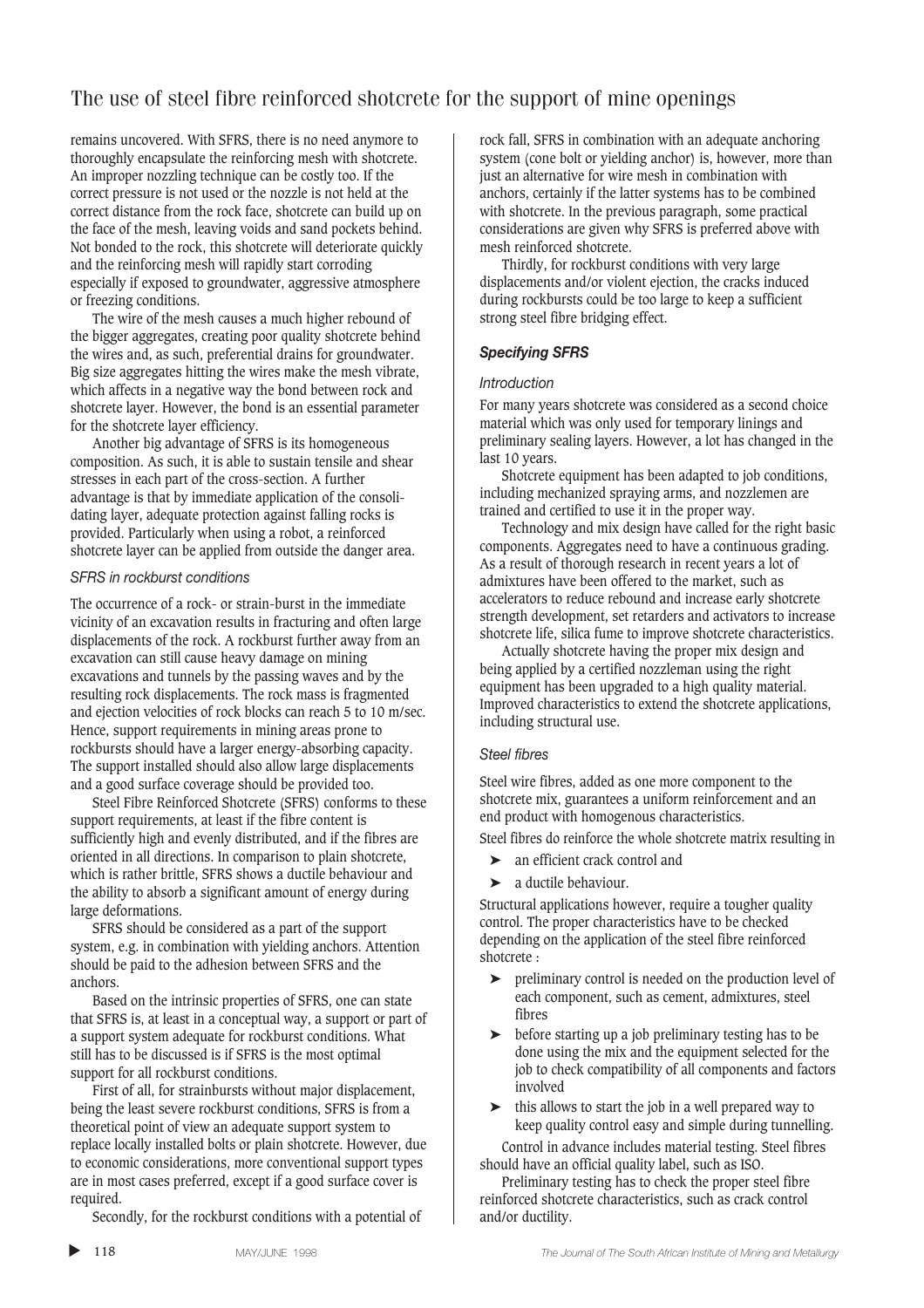### *Crack control*

Steel fibre length has to be in the range of 3 times the maximum aggregate size in order to bridge the gap between two aggregates, where a crack starts, and to have enough bond to withstand the tensile stresses.

Taking into account considerations on rebound, aggregates should have a maximum size of 10 to 12 mm.

Hence steel fibres need to have a length between 30 and 35 mm.

Additionally, in order to achieve a homogeneous reinforcement, the spacing between fibres must be smaller than 0.45  $l_f$ , where  $l_f$  is the length of the fibres.

For a given fibre length the spacing depends on the fibre dosage and its diameter.

Crack control requires

- ➤ minimum steel fibre length, which should be for shotcrete in the range of 30 to 35 mm
- ➤ a small diameter to keep the fibre spacing reduced.

Consequently, specifications for crack control have to ask for a minimum fibre length and should not call for a minimum dosage but for a maximum spacing.

### *Toughness*

Steel fibres transform shotcrete from a brittle material into a highly ductile one. Toughness is an important characteristic which provides a steel fibre reinforced shotcrete lining with a higher bearing capacity by the effect of load redistribution.

Toughness can be determined based on the results of a flexural beam test.

In many countries local standards and/or recommendations include full description of the test itself, such as beam size, span, rate of loading... but only few numerical data are available as to the values to obtain.

### *ASTM - testing method (C1018)*

Toughness indices are determined based on the ratio of energy absorption between first crack and first crack-related deformations.

Accurate measuring of first crack deformation is highly complicated and due to the uncertain behaviour of testing equipment at the cracking stage results may be completely wrong or manipulated.

D. Wood therefore recommended to skip  $I_5$  and  $I_{10}$  indices and to use higher toughness indices  $(I_{20}, I_{30}$  and  $I_{60})$ .

Toughness factors have been defined as

| $-$ R <sub>30.10</sub> | $= 5$ (I <sub>30</sub> - I <sub>10</sub> )           |
|------------------------|------------------------------------------------------|
| $-$ R <sub>50.30</sub> | $= 5$ (I <sub>50</sub> - I <sub>30</sub> ).          |
|                        | Desember de de Jacob de la de de la concedence de la |

Recommended values for both toughness factors are in the range of 50 - 75

### *Equivalent flexural strength*

The equivalent flexural strength is designed as an average value based on the load-bearing capacity of steel fibre reinforced shotcrete considering large deformations.

A larger part of the load-deflection diagram of the beam test is taken into account, giving a better idea of the real ductile behaviour.

The equivalent flexural strength is a material characteristic which has to be applied in the proper design method.

This requires however, the right design assumptions as to loading conditions and lining dimensions. This can be done for inner linings having a uniform thickness.

The German DBV Recommendations have published a design method based on the MN-method using the equivalent flexural strength.

Project specifications have to include the required equivalent flexural strength values which were introduced in the lining design.

### *Residual values*

Norwegian recommendations define four steel fibre reinforced classes based on 1 mm and 3 mm residual flexural strength values. There is no link, however, between the values and any design method.

In Sweden residual strength factors are defined as a combination of shotcrete flexural strength and a toughness factor based on the American standard.

### *Slab test*

As to the shotcrete linings it is hard to make design assumptions which have a good chance to cope with the real conditions.

Due to the irregular rock surface the thickness varies a lot and the ground movement is difficult to predict.

As a shotcrete lining behaves much more as a thin slab rather than as a strong beam it is not obvious at all to relate data from beam tests to the lining behaviour.

Anyhow, the primary function of an outer lining is to help the underground to stabilise and find a new state of equilibrium.

The French approach of trying to simulate the lining behaviour by loading a four edges supported shotcreted slab by a centre point load, gives a good idea of the load-bearing capacity and the energy absorption of a shotcrete lining.

A Norwegian test program has clearly described the loading conditions of a shotcrete lining in combination with rock bolts. Slab testing, allowing load redistribution by mobilising the steel fibre reinforced shotcrete ductile behaviour in hyperstatic conditions provided good and reliable values to characterize the load-bearing capacity of the lining.

Instead of determining a material characteristic, which requires a proper design model in order to calculate the allowable sollicitation of a structure, the French approach allows to skip that step and to check immediately the energy absorption and the load bearing capacity of the lining.

Numerical values to be recommended were obtained from corresponding slab tests using steel fibre types and dosages, which had proven in the past to be efficient under given loading conditions.

Depending on rock conditions and application type, specified values in the draft European shotcrete standard are in the range of 500 and 1.000 Joule.

### *Recommendations*

Due to efforts from several parties involved in shotcrete development shotcrete has been upgraded to a high quality material to be used for structural purposes.